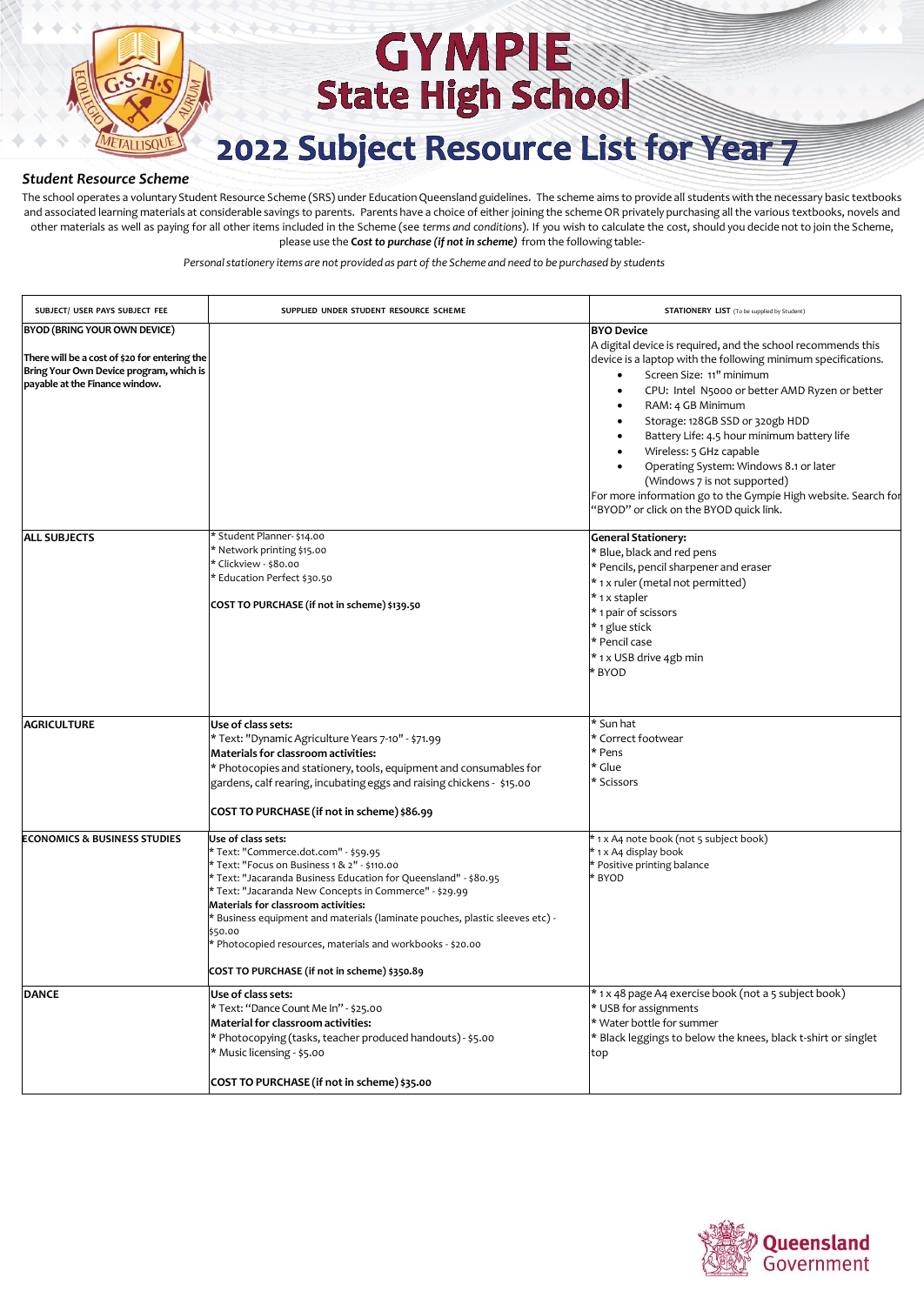

# **GYMPIE State High School**

### 2022 Subject Resource List for Year 7

#### *Student Resource Scheme*

The school operates a voluntary Student Resource Scheme (SRS) under EducationQueensland guidelines. The scheme aims to provide all studentswith the necessary basic textbooks and associated learning materials at considerable savings to parents. Parents have a choice of either joining the scheme OR privately purchasing all the various textbooks, novels and other materials as well as paying for all other items included in the Scheme (see *terms and conditions*). If you wish to calculate the cost, should you decide not to join the Scheme, please use the **C***ost to purchase (if not in scheme)* from the following table:-

| <b>DIGITAL SOLUTIONS</b>                                                                                        | Use of class sets:<br>* Access to various software via school site licenses (Sony Vegas, Game<br>Maker Studio, Adobe Suite) - \$80.00<br>Materials for classroom activities:<br>* Teacher prepared resources and photocopies - \$5.00<br>COST TO PURCHASE (if not in scheme) \$85.00                                                                                                                                                                                                                                                                                                                                                                                | * Headphones<br>* USB Drive minimum 8GB<br>* BYOD                                                                                                                                                                                                                         |
|-----------------------------------------------------------------------------------------------------------------|---------------------------------------------------------------------------------------------------------------------------------------------------------------------------------------------------------------------------------------------------------------------------------------------------------------------------------------------------------------------------------------------------------------------------------------------------------------------------------------------------------------------------------------------------------------------------------------------------------------------------------------------------------------------|---------------------------------------------------------------------------------------------------------------------------------------------------------------------------------------------------------------------------------------------------------------------------|
| <b>DRAMA</b>                                                                                                    | Use of class sets:<br>* Text: Book - \$25.00<br><b>Material for classroom activities:</b><br>* Photocopying (tasks, scripts, teacher produced handouts) - \$5.00<br>* DVD's, CD's - \$40.00<br>COST TO PURCHASE (if not in scheme) \$70.00                                                                                                                                                                                                                                                                                                                                                                                                                          | * 1 x 96 page A4 exercise book (not a 5 subject book)<br>* Some costumes and props - readily accessible in most<br>households<br>* Black leggings/trackpants and black t-shirt                                                                                            |
| <b>ENGLISH</b>                                                                                                  | Use of class sets:<br>* Text: "MacMillan Complete English Basics" - \$22.99<br>* Text: "Cambridge Essential English Skills - 7" - \$26.95<br>* Novels x 1 - \$18.00<br>* DVDs x 2 - \$30.00<br>* Drama and poetry texts - \$50.00<br>* Reading Gym Resources - \$20.00<br>* Dictionary - \$26.95<br>* Thesaurus - \$24.95<br>Materials for classroom activities:<br>* Photocopying and consumables - \$20.00<br>COST TO PURCHASE (if not in scheme) \$239.84                                                                                                                                                                                                        | * 1 x 128 page A4 exercise book (No 5 subject books)<br>* A4 paper for assignments                                                                                                                                                                                        |
| <b>HEALTH &amp; PHYSICAL EDUCATION</b>                                                                          | Equipment for class activities (based on units undertaken):<br>* Access to sporting equipment (Discus, Javelin, Touch Football/Futsal,<br>Tennis Racquet, Cricket, Badminton, Softball, Volleyball etc) - \$400.00<br>Materials for classroom activities:<br>* Photocopying of all resource materials for theory sessions - \$10.00<br>* Consumables (sunscreen, tennis balls etc) - \$5.00<br>COST TO PURCHASE (if not in scheme) \$415.00                                                                                                                                                                                                                         | * 1 x A4 64 page binder book (No 5 subject books)<br>* School Bucket Hat - \$10.00<br>* Water bottle<br>* Sunscreen<br>* Swimming apparel - includes sun shirt<br>* Shoes suitable for exercise<br>* RUGBY LEAGUE STUDENTS - Mouthguard, Football boots<br>(moulded tags) |
| <b>HOME ECONOMICS</b><br>A subject of \$5.00 applies to this<br>subject to purchase textile project<br>material | <b>Materials for Classroom Activities:</b><br>* Small equipment (eg irons, bobbins, quick unpicks) - \$20.00<br>* Sewing (threads, bag for storage of sewing, paint, patchwork fabric, dye,<br>sewing instructions, pins, tape measures, marking pencils) - \$20.00<br>* Cooking (recipe booklet, cookery workbook, spray oil, salt & pepper, yeast,<br>sugar, oil, muffin papers, baking soda, paper towel, alfoil, gladwrap, tea<br>towels, laundering of various items, dishcloths, cooking tins & equipment,<br>electricity & gas, use of apron) - \$20.00<br>* Stationery, consumables and photocopies - \$5.00<br>COST TO PURCHASE (if not in scheme) \$65.00 | * Weekly cooking ingredients for practical food lessons<br>* Tea towel<br>* Containers to take food home<br>* Correct footwear<br>* Ingredients for individual cookery                                                                                                    |

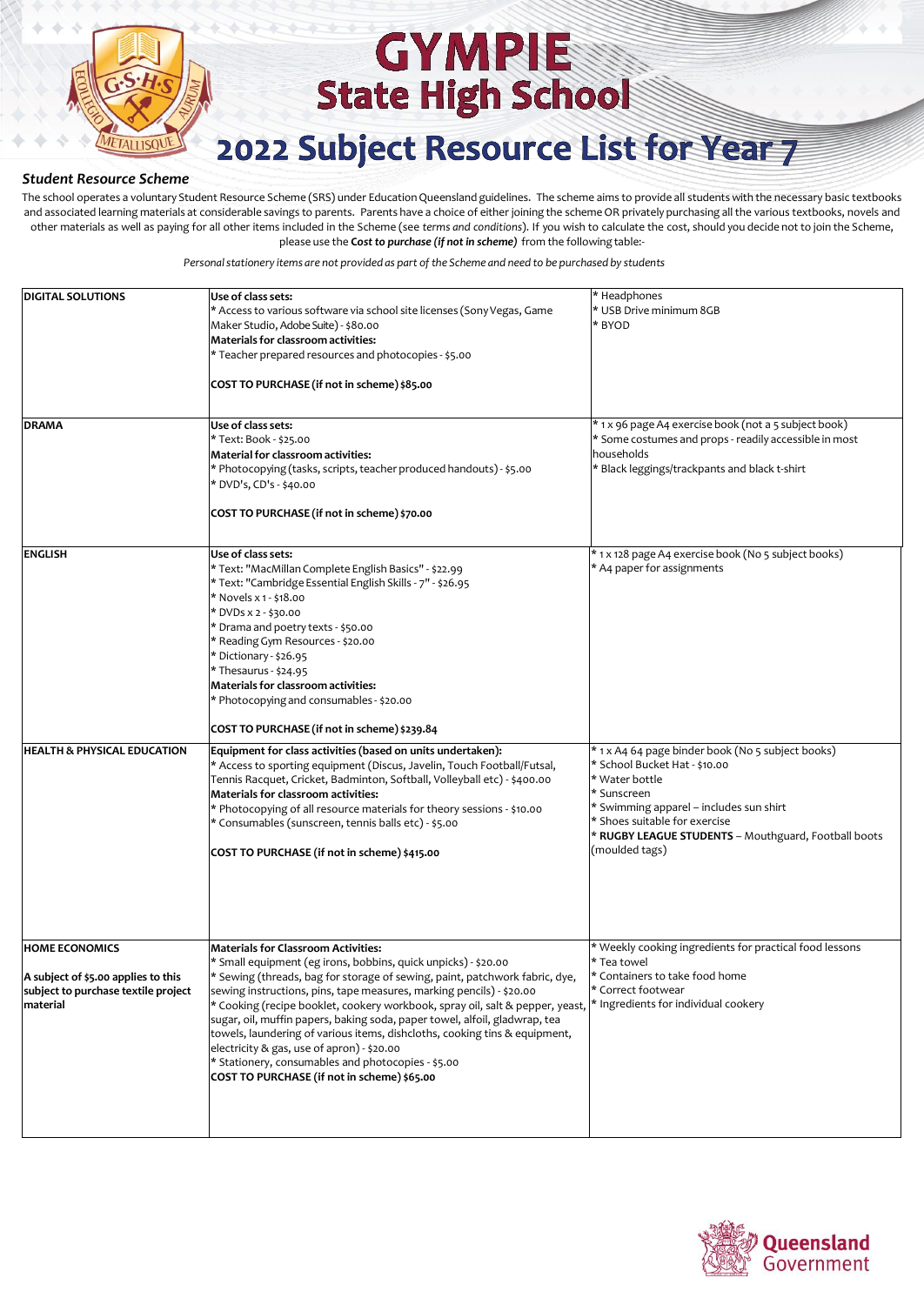

## **GYMPIE State High School** 2022 Subject Resource List for Year 7

#### *Student Resource Scheme*

The school operates a voluntary Student Resource Scheme (SRS) under Education Queensland guidelines. The scheme aims to provide all students with the necessary basic textbooks and associated learning materials at considerable savings to parents. Parents have a choice of either joining the scheme OR privately purchasing all the various textbooks, novels and other materials as well as paying for all other items included in the Scheme (see *terms and conditions*). If you wish to calculate the cost, should you decide not to join the Scheme, please use the **C***ost to purchase (if not in scheme)* from the following table:-

| SUBJECT/ USER PAYS SUBJECT FEE                                                                                                                                                                                                                                                                                                                                                       | SUPPLIED UNDER STUDENT RESOURCE SCHEME                                                                                                                                                                                                                                                                                                                                                                   | <b>STATIONERY LIST</b> (To be supplied by Student)                                                                               |
|--------------------------------------------------------------------------------------------------------------------------------------------------------------------------------------------------------------------------------------------------------------------------------------------------------------------------------------------------------------------------------------|----------------------------------------------------------------------------------------------------------------------------------------------------------------------------------------------------------------------------------------------------------------------------------------------------------------------------------------------------------------------------------------------------------|----------------------------------------------------------------------------------------------------------------------------------|
| <b>HUMANITIES (HISTORY &amp;</b><br><b>GEOGRAPHY)</b>                                                                                                                                                                                                                                                                                                                                | Use of class sets:<br>* Text: "Heinemann Atlas 4th Ed" - \$50.95<br>* Text: "Jacaranda SOSE: Ancient History" - \$62.95<br>* Text: "Jacaranda SOSE Alive 1" - \$58.95<br>* Text: "Heinemann Humanities 1" - \$66.95<br>* Access to Clickview - \$300.00<br>Materials for classroom activities:<br>* Photocopying & consumables-\$25.00<br>COST TO PURCHASE (if not in scheme) \$564.80                   | * 1 x 128 page A4 exercise book (No 5 subject books)<br>* A4 lined paper and plastic sleeves for assignments                     |
| <b>INSTRUMENTAL MUSIC</b><br>Instrumental Music Fee \$50.00 (this<br>fee covers photocopying of music<br>sheets and copyright fees to play<br>the music) if using own instrument<br>OR Instrumental Music Fee \$90.00<br>(this fee covers the use of a school<br>instrument, maintenance of<br>instruments, photocopying of<br>music sheets and copyright fees to<br>play the music) |                                                                                                                                                                                                                                                                                                                                                                                                          | * Own instrument (if not using school instrument)<br>* A4 Display folder<br>* Black dress pants and black shoes for performances |
| <b>JAPANESE</b>                                                                                                                                                                                                                                                                                                                                                                      | Use of class sets:<br>* Text: "Kimono 1" - \$35.00<br>* Webster's Japanese Dictionary - \$9.99<br>* New Land, New Language Resources and Materials - \$200.00<br>* DVDs - \$20.00<br><b>Materials for Classroom Activities:</b><br>* Photocopying & consumables-\$5.00<br>* Access to Clickview - \$300.00<br>COST TO PURCHASE (if not in scheme) - \$569.99                                             | * 1 x 64 page A4 exercise book (no5 subject book)                                                                                |
| LITERACY                                                                                                                                                                                                                                                                                                                                                                             | Use of class sets:<br>* Class readers - \$59.80<br>* Dictionary - \$26.95<br>* Thesaurus - \$24.95<br><b>Materials for Classroom Activities:</b><br>* Photocopying & consumables-\$10.00<br>COST TO PURCHASE (if not in scheme) - \$121.70                                                                                                                                                               | * 1 x 128 page A4 exercise book (no5 subject book)<br>* A4 paper and plastic sleeves for assignments                             |
| <b>INDUSTRIAL TECH &amp; DESIGN</b>                                                                                                                                                                                                                                                                                                                                                  | Use of class sets:<br>* Text: "Junior Industrial Arts" - \$40.00 (out of print)<br>* School produced booklet - \$5.00<br>* Set squares - \$5.00<br>* Safety glasses (Australian standard) - \$6.00<br>Materials for classroom activities:<br>* Wood, metal, plastic, steel, misc hardware items, graphics sheets -<br>\$20.00<br>* CAD Material - \$10.00<br>COST TO PURCHASE (if not in scheme) \$82.00 | * Correct footwear<br>* Protective clothing<br>* Pencils, eraser, sharpener, compass                                             |